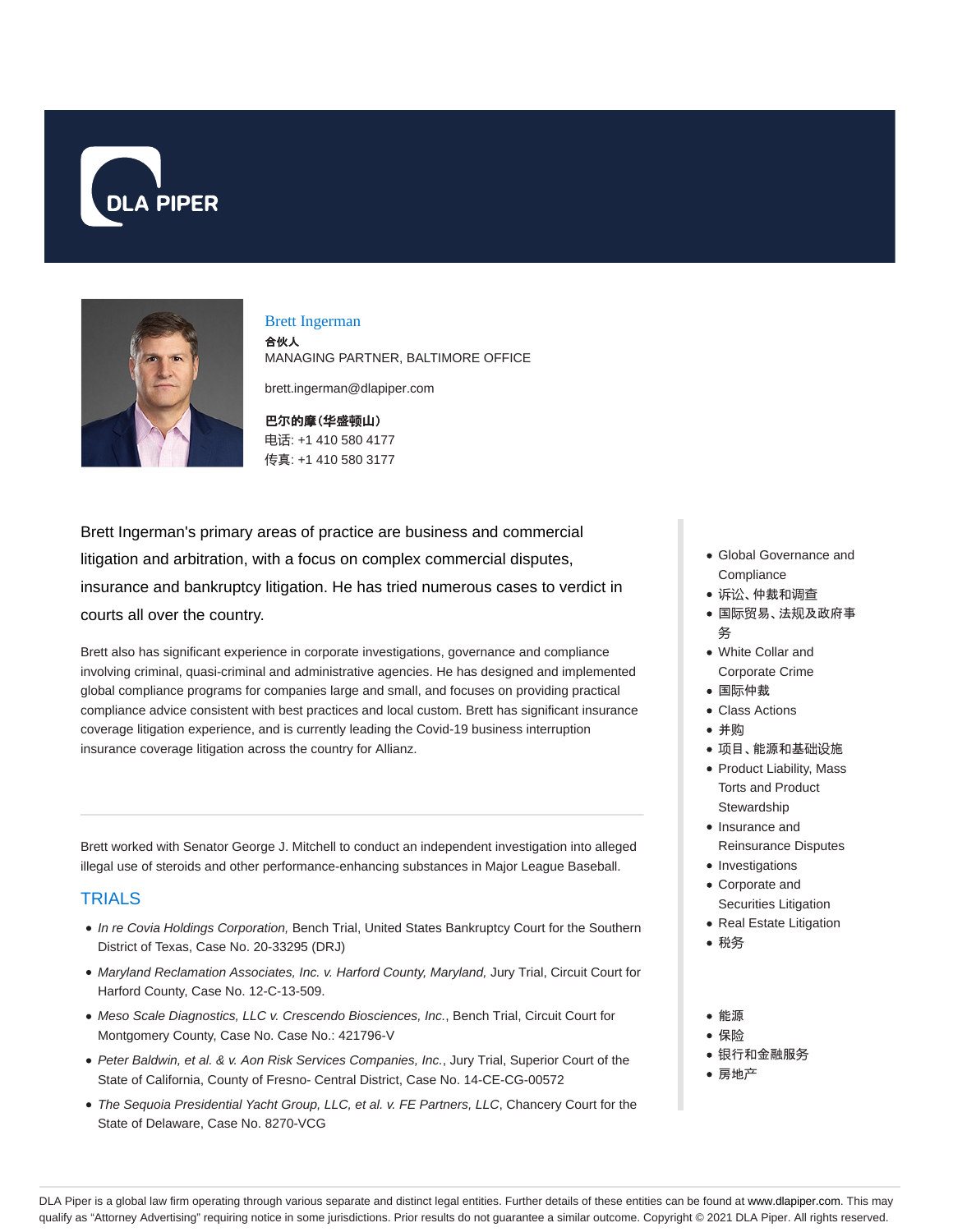- Linde v. Arab Bank, PLC, Jury Trial, US District Court, Eastern District of New York, Case No. 04-CV-2799
- · Sadie M. Castruccio v. Estate of Peter A. Castruccio, Bench Trial, Circuit Court for Anne Arundel County, Case No. 02-C-13-177699
- State Highway Administration v. PEPCO, Jury Trial, Circuit Court for Prince George's County, Case Nos. CAL 12-32572 and 12-32706
- Aon Risk Servs. Northwest, Inc. & Aon Corp. v. Michael Cusack & Alliant Ins. Servs., Inc., Bench Trial, Supreme Court of the State of New York
- SpaceTel Asia Ltd. v. Law Firm; Jury Trial, Circuit Court for Baltimore County, Case No. 03C05000118CN
- Lowden v. Bosley, Bench Trial, Circuit Court for Alleghany County, Case No. 11-C-04-8384
- Semtek International Incorporated v. Lockheed Martin Corporation, Jury Trial, Circuit Court for Baltimore City, Case No. 97183023/CC 3762
- · Spincycle, Inc. v. Burcin Kalendar, Jury Trial, US District Court for the District of Maryland, Case No. DKC-00-1190
- . The Home Insurance Company v. The Holmes Organisation, Inc., et al., Jury Trial, US District Court for the Northern District of Oklahoma, Case No. 94-CV-901-H
- Darlene Williams v. Shean Camper, et al., Jury Trial, US District Court for the District of Maryland, Case No. MJG-95-1019
- Nancy S. Pearre, et al. v. R. Samuel Jett, Jr. et al., Bench Trial, Circuit Court for Baltimore County, Case No. 03-C-98-008252
- Thomas R. Schovee et al. v. Eric J. Mikolasko et al., Bench Trial, Circuit Court for Howard County, Case No. 95CA29734
- In the Appeal of Ion Track Instruments, Inc. and PTC Corporation, Bench Trial, Maryland State Board of Contract Appeals, Docket No. MSBCA 2027
- In re the Current and Future Financial Condition of Baltimore Gas and Electric Company, Bench Trial, Case No. 9173, Phase I
- In re the Current and Future Financial Condition of Baltimore Gas and Electric Company, Bench Trial, Case No. 9173, Phase II

### ARBITRATIONS

- Connecticut General Life Insurance Company v. Perth Amboy Board of Education, AAA Arbitration Case #13-195-Y-2631-11
- Port Newark Container Terminal, LLC v. Moffatt & Nichol Engineers, Paving Materials & Construction Co., and Torik Corporation, AAA Arbitration Case #18-110-Y-001835-06
- American Fidelity Assurance Company v. Connecticut General Life Insurance Company, ARIAS
- Kingspan Holdings US, Inc. and Kingspan Group PLC v. Daniel R. Baker, Trustee, et al., American Arbitration Association, Case No. 50 T 168 00487 1
- Kevin and Angela Houck v. JGS Homes, Inc., American Arbitration Association, Case No. 21 E 110 00012 00
- Cable & Wireless USA, Inc. v. MCI Telecommunications Corporation, Dispute Resolution & Litigation Services
- FortuneCity.CO.UK, LTD and Fortunecity.com, Inc. v. NetCreations, Inc., American Arbitration Association, Case No. 50 T 117 00213 01

### 资质证明

## 准许

- District of Columbia
- Maryland
- 纽约

## 律师助理经验

Law Clerk, Honorable Glenn T. Harrell, Jr., Maryland Court of Special Appeals

## 业界嘉许

• Chambers USA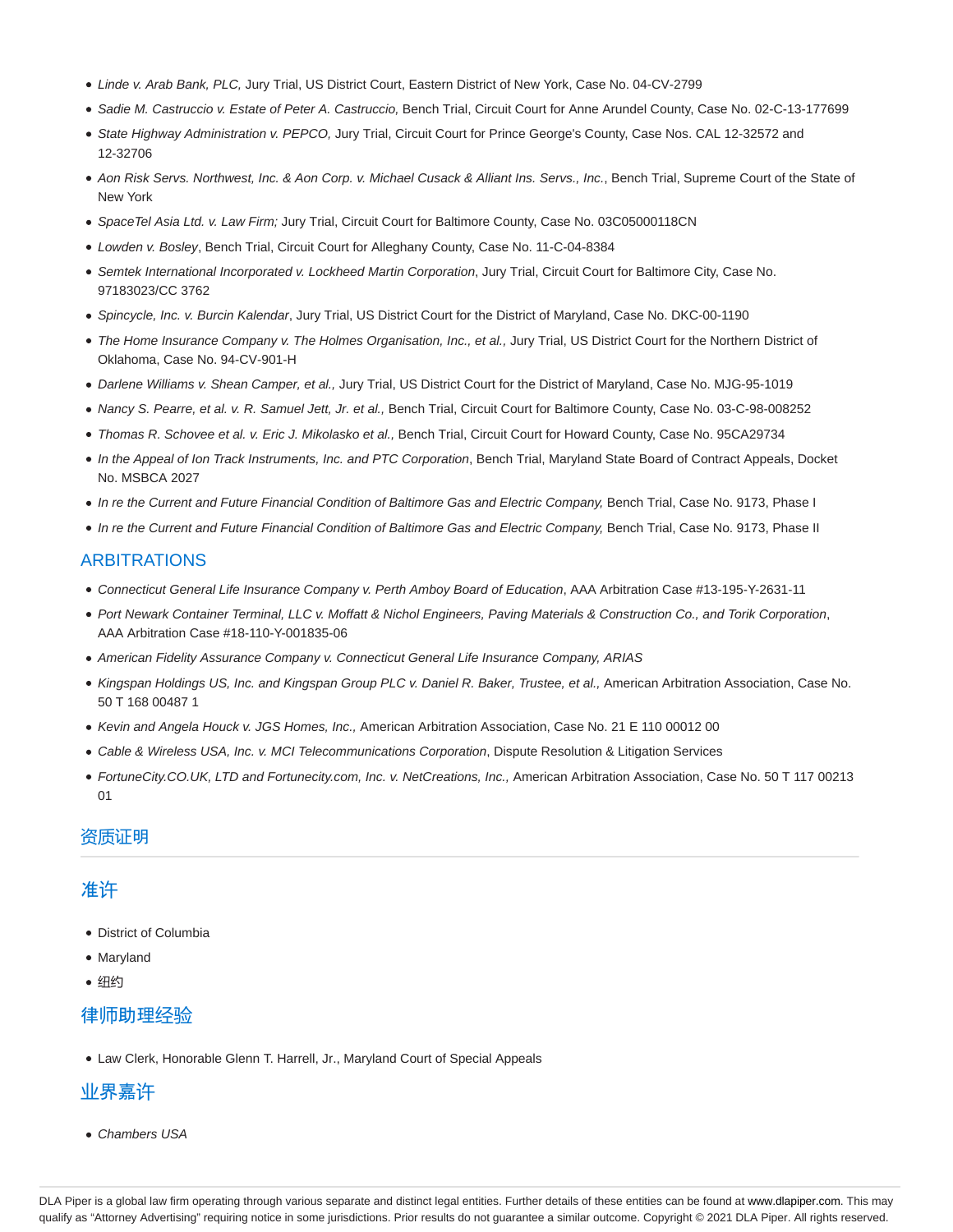Band 2, Maryland Litigation: General Commercial (2012-2022)

- The Legal 500 United States Recommended, Corporate Investigations and White-Collar Criminal Defense (2018)
- The Daily Record named Brett to its inaugural Power 30 Law List, which recognizes the most powerful figures in law in the state of Maryland (2021)
- Brett was honored with the International Law & Jurisprudence Award given by Chabad at Johns Hopkins (December 2018)
- Brett was awarded a 2018 Leadership in Law Award from The Daily Record in recognition of his outstanding professional achievements, community service and mentoring within Maryland's legal community (April 2018)
- Brett has been named to The Best Lawyers in America, Best Lawyers Annual Guide to Commercial Litigation (2010)

He has been named a Maryland Super Lawyer. Benchmark: Litigation, a Guide to America's Leading Litigation Firms and Attorneys has repeatedly recognized Brett for his experience in complex commercial litigation and arbitration.

Brett received a Client Choice Award for 2016. Established in 2005, the Client Choice Awards recognize those senior corporate counsel partners around the world that stand apart for the excellent client service they provide. The criteria for the awards focus on the ability to add real value to clients' business above and beyond other players in the market. Winners are chosen from a pool of more than 2,000 individual client assessments.

## 教育背景

- J.D., University of Maryland School of Law 1994 with honors
- B.A., Tufts University 1991

## Civic and Charitable

- Former Chair and current Board Member, The CollegeBound Foundation
- Board of Trustees, McDonogh School

## 见解与洞察

# 著作发表

- Co-Author, "Post-COVID-19: What to Expect in the 'Next Normal'," Law.com, May 14, 2020
- Co-Author, Introduction for the Comparative Law Yearbook, 2019
- Co-Author, "Navigating a Post-'Yates Memo' World," The National Law Journal, July 4, 2016
- Co-Author, ''What about me?'' Ethikos, March/April 2016
- Co-Author, "An Escalating Crisis at Kilkanian," Ethikos, November/December 2015
- Co-Author, "Not just a compliance program, but an effective compliance program: SEC, DOJ issue strong reminders," Journal of Investment Compliance, September 29, 2015
- Co-Author, "Hack attack at Kilkanian Electronics," Ethikos, September/October, 2015
- Co-Author, "Trouble abroad for Kilkanian Electronics," Ethikos, July/August, 2015
- State and Local Tax Important Developments Maryland, The State and Local Tax Lawyer, Publication of the American Bar Association
- Maryland Update, Committee on State Taxation

## 会议与演讲

Co-Presenter, "Today's Confidentiality Might Be Tomorrow's Controversy: How to Protect Your Company in Light of Surprising and